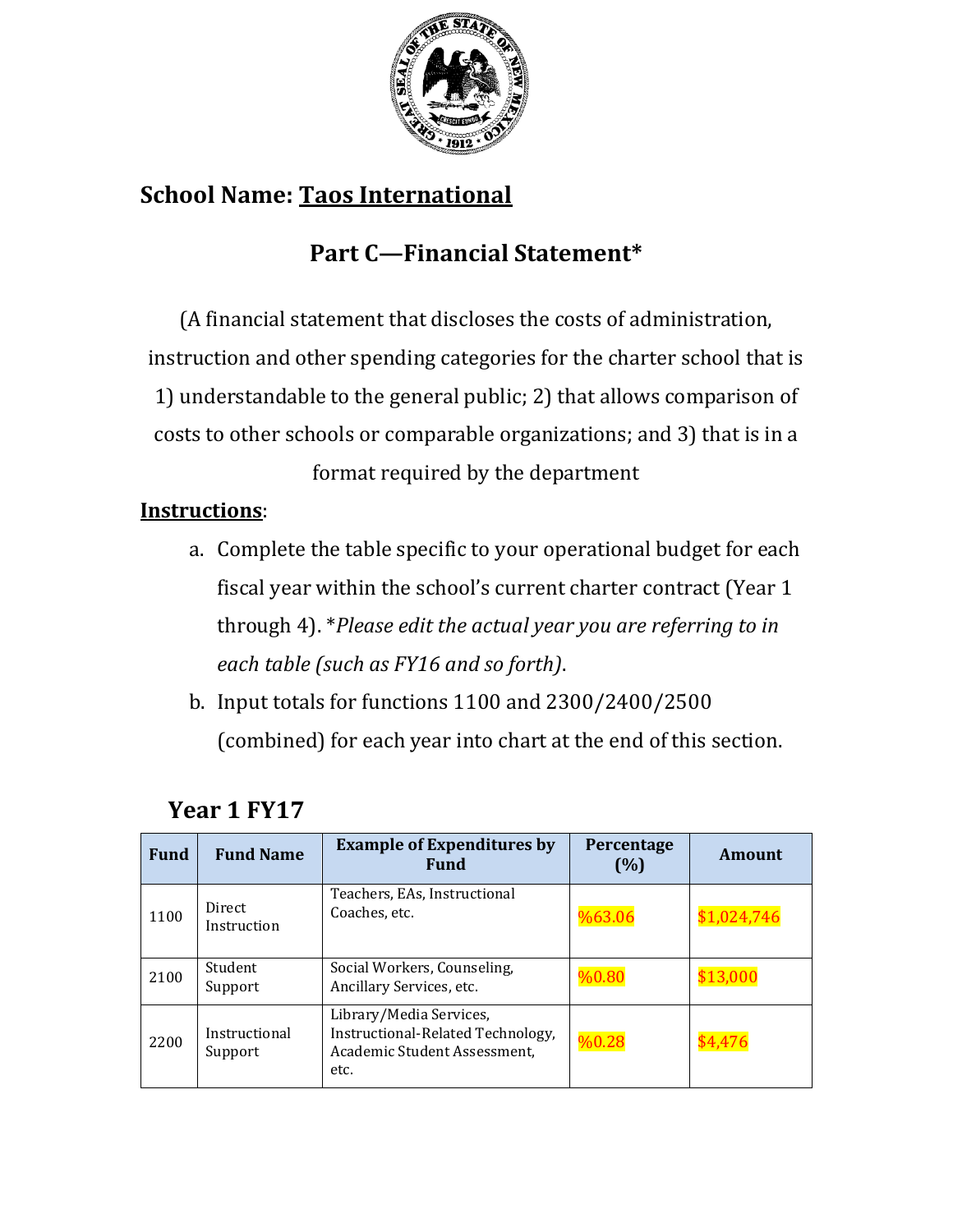| 2300                                                                                                                                                                                       | Central<br>Administration     | Governance Council, Executive<br>Administration, Community<br>Relations, etc.                                      | %1.56  |             |
|--------------------------------------------------------------------------------------------------------------------------------------------------------------------------------------------|-------------------------------|--------------------------------------------------------------------------------------------------------------------|--------|-------------|
| 2400                                                                                                                                                                                       | School<br>Administration      | School Administrator, etc.                                                                                         | %11.17 | \$181.452   |
| 2500                                                                                                                                                                                       | <b>Central Services</b>       | Business Manager, Human<br>Resources, Printing, Technology<br>Services, etc.                                       | %6.53  | \$106,060   |
| 2600                                                                                                                                                                                       | Maintenance<br>and Operations | Maintenance and Operations of<br>Buildings, Upkeep of Grounds and<br>Vehicles, Security, Safety, Etc.              | %13.68 | \$222.33    |
|                                                                                                                                                                                            | <b>Other</b>                  | PED Grant Initiatives, PreK, state<br>grants, Next Gen, CTE, digital<br>technology, extended learning and<br>$K5+$ | %2.93  | \$47.686    |
| <b>Grand Total</b>                                                                                                                                                                         |                               |                                                                                                                    | %100   | \$1,625,044 |
| Total Amount of Operational Dollars Going Directly to<br>Supporting Student Success (Includes Direct Instruction,<br>Student Support, Instructional Support, and School<br>Administration) |                               |                                                                                                                    | %75.85 | \$1,232,673 |

### **Year 2 FY18**

| <b>Fund</b> | <b>Fund Name</b>              | <b>Example of Expenditures by</b><br><b>Fund</b>                                                      | Percentage<br>(%) | <b>Amount</b> |
|-------------|-------------------------------|-------------------------------------------------------------------------------------------------------|-------------------|---------------|
| 1100        | <b>Direct</b><br>Instruction  | Teachers, EAs, Instructional<br>Coaches, etc.                                                         | %61.95            | \$1,153,071   |
| 2100        | Student<br>Support            | Social Workers, Counseling,<br>Ancillary Services, etc.                                               | %1.45             | \$26,910      |
| 2200        | Instructional<br>Support      | Library/Media Services,<br>Instructional-Related Technology,<br>Academic Student Assessment,<br>etc.  | %0.18             | \$3,440       |
| 2300        | Central<br>Administration     | Governance Council, Executive<br>Administration, Community<br>Relations, etc.                         | %8.88             | \$165,324     |
| 2400        | School<br>Administration      | School Administrator, etc.                                                                            | %3.89             | \$72.439      |
| 2500        | <b>Central Services</b>       | Business Manager, Human<br>Resources, Printing, Technology<br>Services, etc.                          | %6.10             | \$113,526     |
| 2600        | Maintenance<br>and Operations | Maintenance and Operations of<br>Buildings, Upkeep of Grounds and<br>Vehicles, Security, Safety, Etc. | %16.09            | \$299.509     |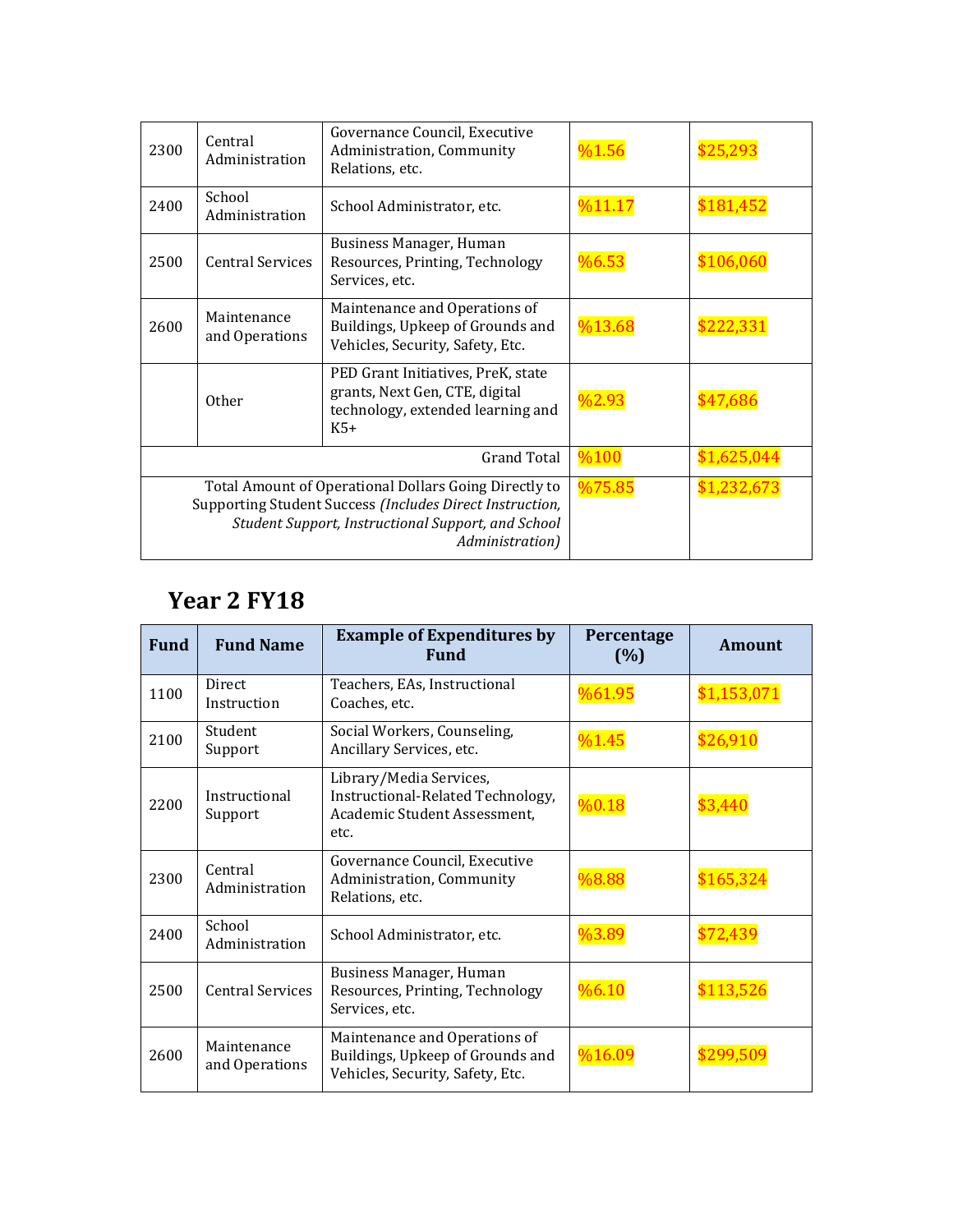|                                                                                                                                                                                            | <b>Other</b> | PED Grant Initiatives, PreK, state<br>grants, Next Gen, CTE, digital<br>technology, extended learning and<br>$K5+$ | %0.00  |             |
|--------------------------------------------------------------------------------------------------------------------------------------------------------------------------------------------|--------------|--------------------------------------------------------------------------------------------------------------------|--------|-------------|
| <b>Grand Total</b>                                                                                                                                                                         |              |                                                                                                                    | %100   | \$1.861.267 |
| Total Amount of Operational Dollars Going Directly to<br>Supporting Student Success (Includes Direct Instruction,<br>Student Support, Instructional Support, and School<br>Administration) |              |                                                                                                                    | %67.47 | \$1.225.860 |

# **Year 3 FY19**

| <b>Fund</b>                                                                                                                                                                                | <b>Fund Name</b>              | <b>Example of Expenditures by</b><br><b>Fund</b>                                                                   | Percentage<br>(%) | <b>Amount</b> |
|--------------------------------------------------------------------------------------------------------------------------------------------------------------------------------------------|-------------------------------|--------------------------------------------------------------------------------------------------------------------|-------------------|---------------|
| 1100                                                                                                                                                                                       | Direct<br>Instruction         | Teachers, EAs, Instructional<br>Coaches, etc.                                                                      | %56.71            | \$877,263     |
| 2100                                                                                                                                                                                       | Student<br>Support            | Social Workers, Counseling,<br>Ancillary Services, etc.                                                            | %1.10             | \$30,911      |
| 2200                                                                                                                                                                                       | Instructional<br>Support      | Library/Media Services,<br>Instructional-Related Technology,<br>Academic Student Assessment,<br>etc.               | %0.13             | \$2,062       |
| 2300                                                                                                                                                                                       | Central<br>Administration     | Governance Council, Executive<br>Administration, Community<br>Relations, etc.                                      | %9.39             | \$145,262     |
| 2400                                                                                                                                                                                       | School<br>Administration      | School Administrator, etc.                                                                                         | %4.84             | \$74,945      |
| 2500                                                                                                                                                                                       | <b>Central Services</b>       | Business Manager, Human<br>Resources, Printing, Technology<br>Services, etc.                                       | $\frac{0}{07.48}$ | \$115,769     |
| 2600                                                                                                                                                                                       | Maintenance<br>and Operations | Maintenance and Operations of<br>Buildings, Upkeep of Grounds and<br>Vehicles, Security, Safety, Etc.              | %19.44            | \$300,710     |
|                                                                                                                                                                                            | Other                         | PED Grant Initiatives, PreK, state<br>grants, Next Gen, CTE, digital<br>technology, extended learning<br>and $K5+$ | %0.00             | \$0.00        |
| <b>Grand Total</b>                                                                                                                                                                         |                               |                                                                                                                    | %100              | \$1,546,923   |
| Total Amount of Operational Dollars Going Directly to<br>Supporting Student Success (Includes Direct Instruction,<br>Student Support, Instructional Support, and School<br>Administration) |                               |                                                                                                                    | %63.69            | \$985,180.80  |